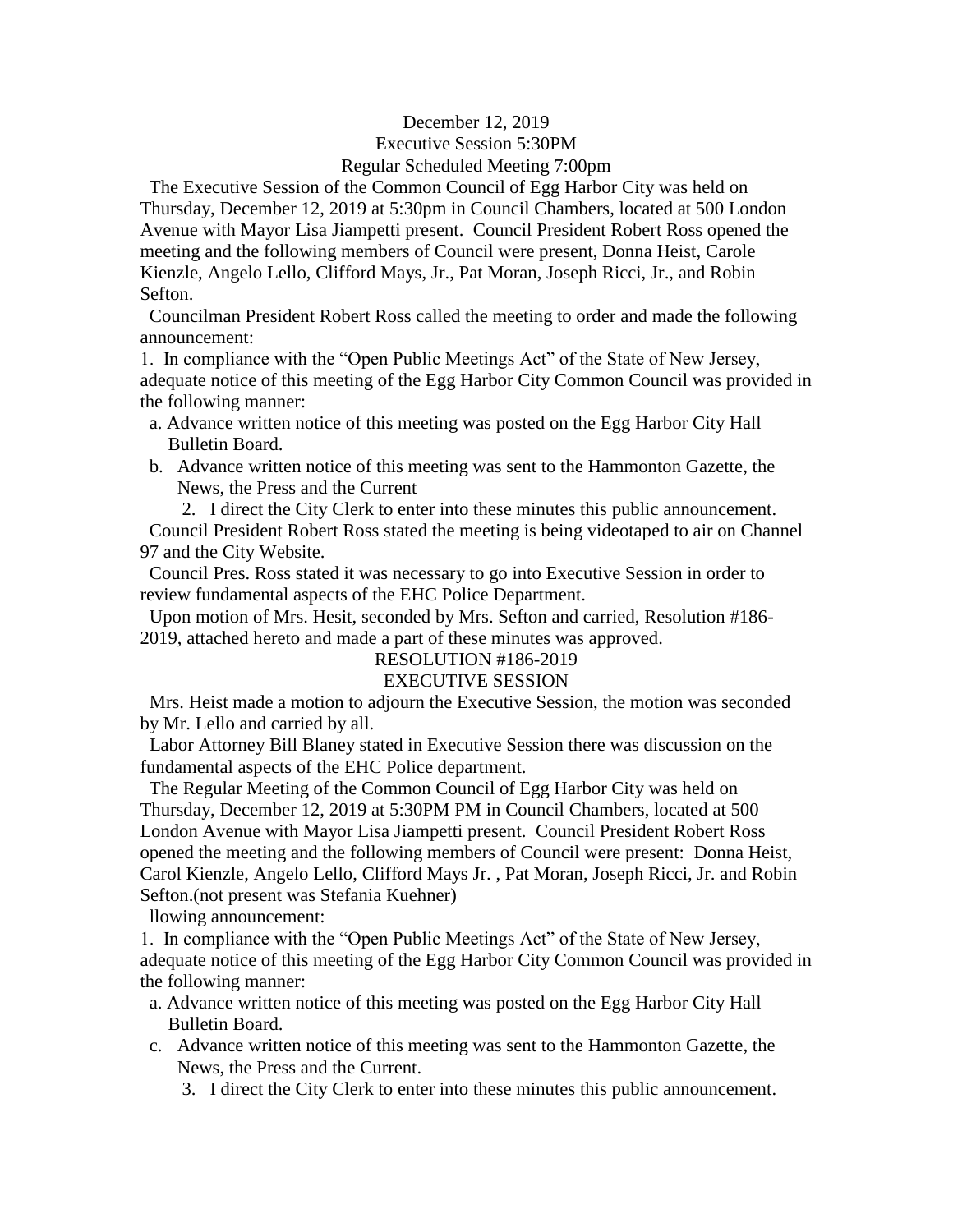Council President Robert Ross stated the meeting is being videotaped to air on Channel 97 and the City Website.

 Upon motion of Mr. Lello, seconded by Mr. Ricci and carried, the Council Meeting minutes of November 21, 2019 were approved.

Mayor Report: Mayor Jiampetti gave an update on upcoming events in EHC. ACUA has awarded a recent grant of \$1000.00 to Patrick Evans and he would like to paint some trash cans at Key Rec with the grant money. Mayor Jiampetti read a thank you letter from the Rotary Club, a copy of the letter is attached hereto and made a part of these minutes. Mayor Jiampetti congratulated the Cedar Creek Football team for a successful season. Mayor Jiampetti stated EHC will be sending two Class II officers to the academy in January. Mayor Jiampetti asked Council if they would consider putting the mural, that was taken out of the old Rittenberg School, on the Weisbecker Building on the 100 block of Philadelphia Avenue. Mr. Lello made a motion to authorize the placement of the mural on the Weisbecker Building, the motion was seconded by Mr. Ross and carried by all.

 Committee Chair Report: Council Pres. Ross stated there was a Redevelopment meeting last night regarding the Tower Site. Council Pres. Ross stated a resolution needed to be passed to change some wording to accomplish the goals the City would like to achieve on the Tower Site. Upon motion of Mr. Lello, seconded by Mrs. Heist and carried, Resolution #186B-2019, attached hereto and made a part of the minutes was approved.

#### RESOLUTION #186B-2019 TOWER SITE

Councilman Lello stated the Public Works Department discovered a drum of an unknown substance in the woods of Clarks Landing Road and San Francisco Avenue. City Clerk, Meg Steeb stated EHC EMO Coordinator Bob Ade notified the County and the County notified the DEP and they were handling things moving forward. Councilman Ricci stated he has been in touch with a realtor who has a client interested in making an offer on 335 Boston Avenue. Mr. Ricci stated the offer made was for \$85,000.00. Upon motion of Mr. Moran, seconded by Mrs. Sefton and carried by a roll call vote, Resolution #187-2019, attached hereto and made a part of these minutes was approved.(Heistyes,Kienzle-yes,Lello-yes,Mays-yes,Moran-yes,Ricci-yes,Sefton-yes.Ross-yes)

RESOLUTION #187-2019

#### AUTHORIZE THE SALE OF 335 BOSTON AVENUE FOR \$85,000.00

Police Department Report: Lt. Hutton gave an update on the EHCPD. CFO Report: EHC CFO Jodi Kahn read her report.

City Clerk Report: Ms. Steeb stated she needed to add a resolution on tonight's agenda. Ms. Steeb stated there were two more of the permit fees for DR Horton that needed to be refunded, due to a model change in homes.

 Upon motion of Mr. Mays, seconded by Mr. Lello and carried, by a roll call vote, Resolution #188-2019, attached hereto and made a part of these minutes was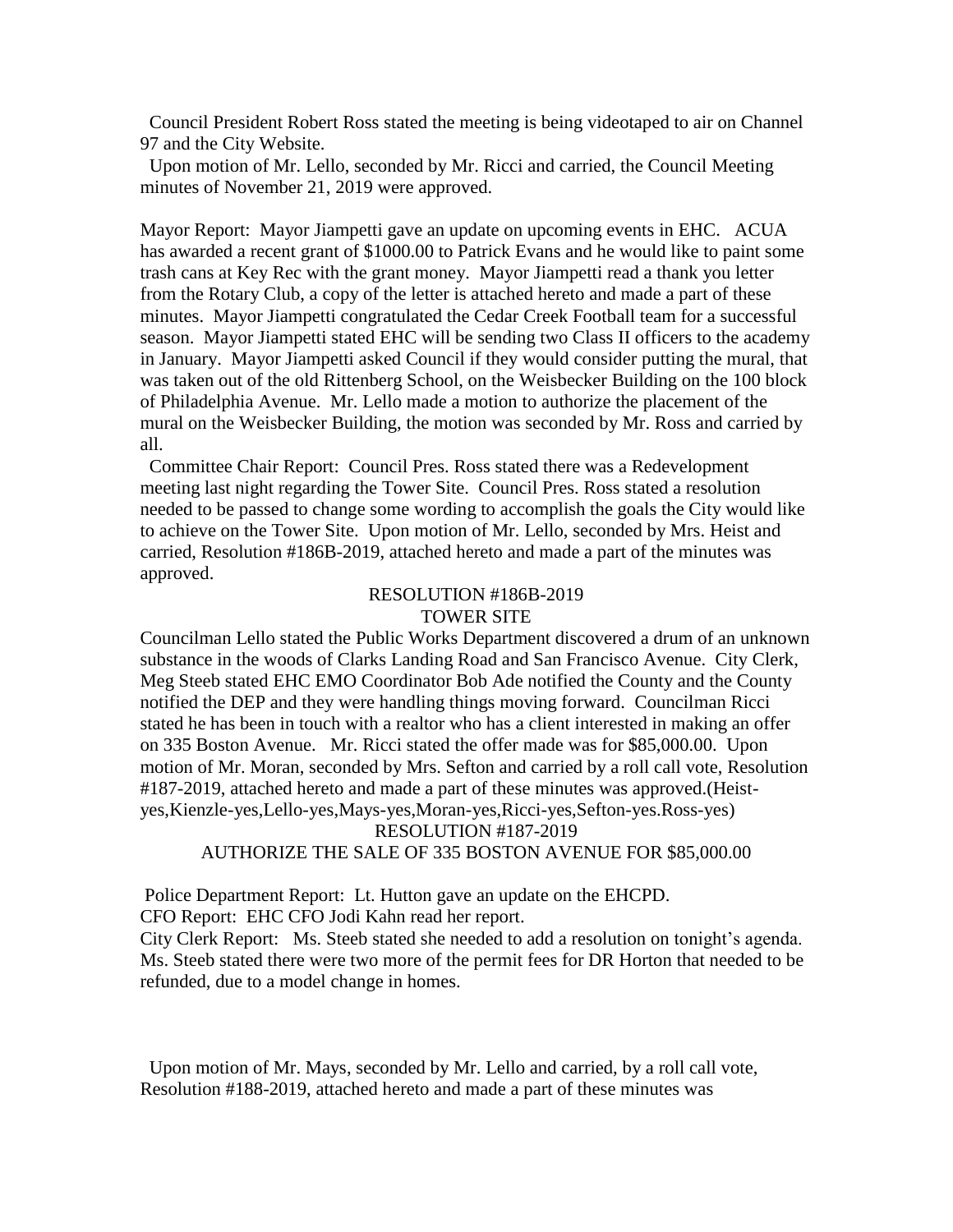approved.(Heist-yes,Kienzle-yes,Lello-yes,Mays-yes,Moran-yes,Ricci-yes,Seftonyes,Ross-yes)

## RESOLUTION #188-2019 AUTHORIZE THE REFUND OF TWO (2) BUILDING PERMIT FEES TO DR HORTON

 Ms. Steeb stated she forwarded Mayor and Council Galloway's ordinance on authorizing the Zoning Officer to be able to authorize the installation of a handicap/wheelchair ramp in certain circumstances. Ms. Steeb asked Mayor and Council if they would like to place the introduction of an ordinance like this on the second meeting in January's agenda and Mayor and Council were in agreement. Ms. Steeb stated the RFQ for Real Estate Broker Services was advertised in the Hammonton Gazette and the AC Press.

 Council Pres. Ross stated #19 on the agenda is to have Egg Harbor City Partners, LLC be named Conditional Redeveloper of 600 White Horse Pike. Council Pres. Ross stated the attorney is here tonight and he would like to take care of #19 on the agenda now. Upon motion of Mr. Lello, seconded by Mrs. Heist and carried by a roll call vote, Resolution 189A, attached hereto and made a part of these minutes was approved.(Heistyes,Kienzle-yes,Lello-yes,Mays-yes,Moran-yes,Ricci-yes,Sefton-yes,Ross-yes)

# RESOLUTION #189A-2019 EGG HARBOR CITY PARTNERS LLC BE NAMED CONDITIONAL REDEVELOPER OF 600 WHP

City Attorney Report: Ben Brenner of the Carroll Law Firm was filling in for James Carroll and had no report..

Engineer Report: EHC Engineer Ryan McGowan updated Mayor and Council on ongoing projects in EHC. Mr. McGowan gave an update on the WIPA process and stated he would like approval to advertise for RFP's for the sale of the EHC Water and Wastewater Utility System, contingent upon everyone being in agreement after the Utility meeting on Monday December  $16^{th}$ . Upon motion of Mr. Moran, seconded by Mrs. Sefton and carried by a roll call vote, Resolution #189B-2019, attached hereto and made a part of these minutes was approved.

#### RESOLUTION #189B-2019

# AUTHORIZE R & V TO ADVERTISE FOR RFQ'S FOR THE SALE OF THE EHC UTILITY WASTEWATER UTILITY SYSTEM

 Upon motion of Mrs. Sefton, seconded by Mr. Lello and carried by a roll call vote, Resolution #190-2019, attached hereto and made a part of these minutes was approved.(Heist-yes,Kienzle-no,Lello-yes,Mays-yes,Moran-no,Ricci-yes,Seftonyes,Ross-yes)

#### RESOLUTION #190-2019

## AUTHORIZE AN AGREEMENT WITH THE TOWN OF HAMMONTON FOR A JOINT MUNICIPAL COURT WITH EFF HARBOR CITY

 Upon motion of Mr. Mays, seconded by Mr. Ricci and carried by a roll call vote, Resolution #191-2019, attached hereto and made a part of these minutes was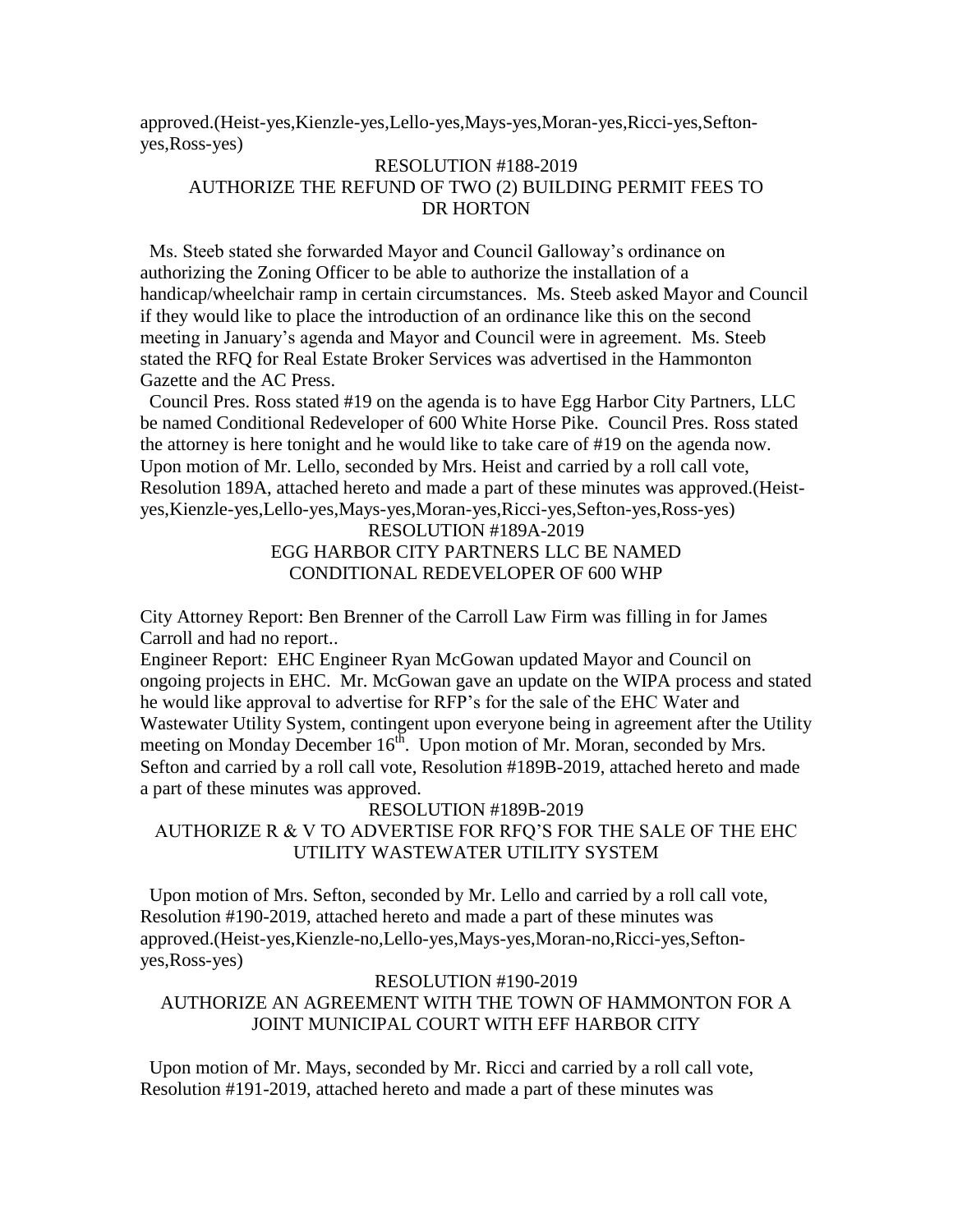approved.(Heist-yes,Kienzle-yes,Lello-yes,Mays-yes,Moran-yes,Ricci-yes,Seftonyes,Ross-yes)

## RESOLUTION #191-2019 APPROPRIATION TRANSFERS

Upon motion of Mr. Mays, seconded by Mrs. Heist and carried by a roll call vote, Resolution #192-2019, attached hereto and made a part of these minutes was approved.(Heist-yes,Kienzle-yes,Lello-yes,Mays-yes,Moran-yes,Ricci-yes,Seftonyes,Ross-yes)

#### RESOLUTION #192-2019 POLICE SALARIES & WAGES

 Upon motion of Mr. Ricci, seconded by Mrs. Heist and carried by a roll call vote, Resolution #193-2019, attached hereto and made a part of these minutes was approved.(Heist-yes,Kienzle-yes,Lello-yes,Mays-yes,Moran-yes,Ricci-yes,Seftonyes,Ross-yes)

## RESOLUTION #193-2019 CANCEL UNAPPROPRIATED GRANT BALANCES

 Upon motion of Mr. Lello, seconded by Mrs. Heist and carried by a roll call vote, Resolution #194-2019, attached hereto and made a part of these minutes was approved.(Heist-yes,Kienzle-yes,Lello-yes,Mays-yes,Moran-yesRicci-yes,Seftonyes,Ross-yes)

#### RESOLUTION #194-2019 ADOPTING CYBER RESPONSE INCIDENT PLAN

 Upon motion of Mrs. Heist, seconded by Mr. Ricci and carried by a roll call vote, Resolution #195-2019,attached hereto and made a part of these minutes was approved.(Kienzle-yes,Lello-yes,Mays-yes,Moran-yes,Ricci-yes,Sefton-yes,Ross-yes) RESOLUTION #195-2019 AUTHORIZING CHANGE ORDER #1-FINAL FOR RECONSTRUCTION OF CHICAGO AVENUE 600 BLOCK

 Upon motion of Mr. Mays, seconded by Mr. Moran and carried by a roll call vote, Resolution #196-2019, attached hereto and made a part of these minutes was approved.(Heist-yes,Kienzle-yes,Lello-yes,Mays-yes,Moran-yesRicci-yes,Seftonyes,Ross-yes)

## RESOLUTION #196-2019 HIRE PART TIME EMPLOYEES

 Upon motion of Mr. Mays, seconded by Mr. Lello and carried by a roll call vote, Resolution #197-2019, attached hereto and made a part of these minutes was approved.(Heist-yes,Kienzle-yes,Lello-yes,Moran-yes,Mays-yes,Ricci-yes,Seftonyes,Ross-yes)

RESOLUTION #197-2019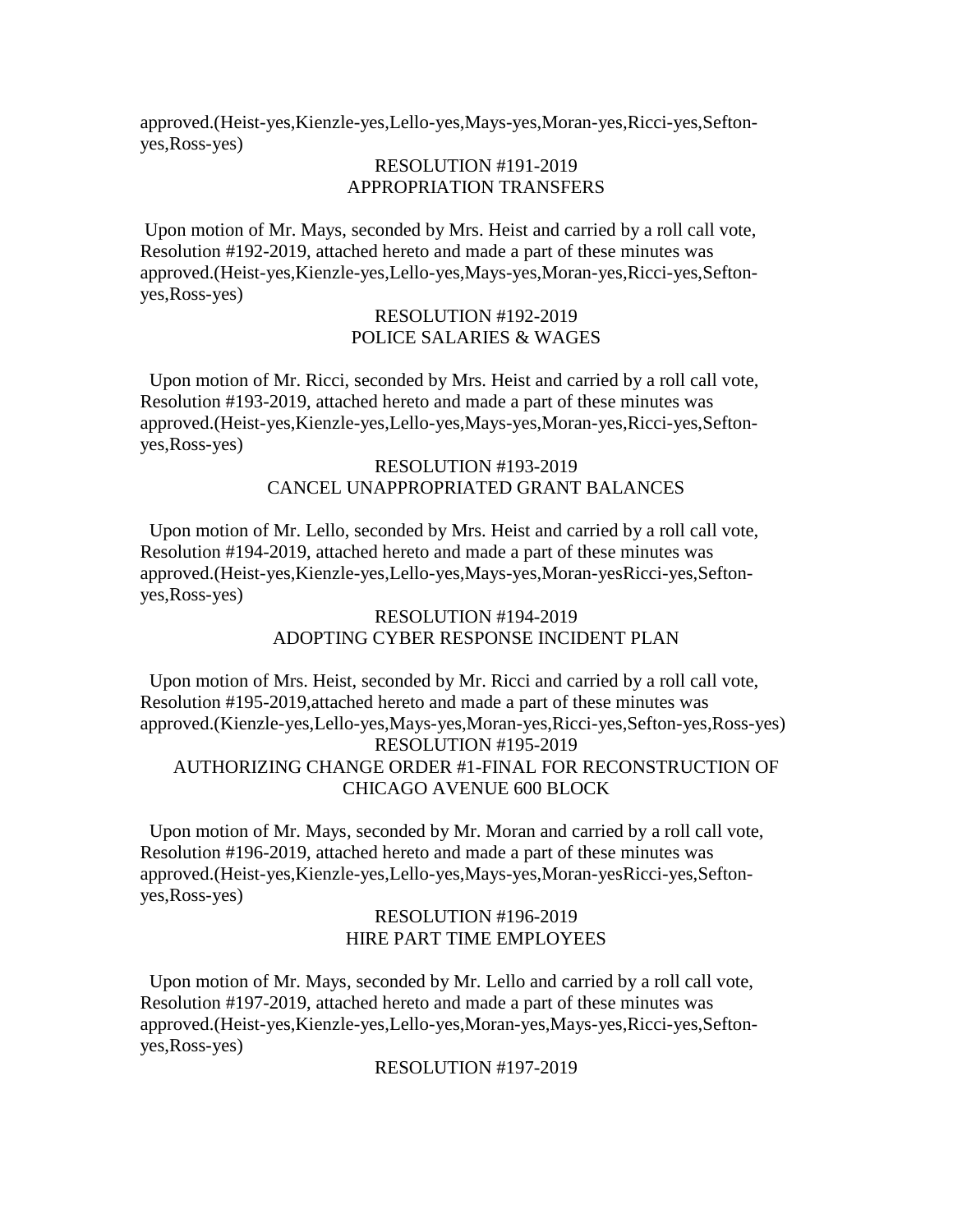## AUTHORIZE FORGIVENESS OF \$3,808.98 IN HOUSING REHABILITATION LIENS -414 ST. LOUIS AVENUE

 Upon motion of Mrs. Heist, seconded by Mr. Mays and carried by a toll call vote, Resolution #198-2019, attached hereto and made a part of these minutes was approved.(Heist-yes,Kienzle-yes,Lello-yes,Mays-yes,Moran-yes,Ricci-yes,Seftonyes,Ross-yes)

## RESOLUTION #198-2019 REFUND OCCUPANCY TRANSFER INSPECTION FEE TO JOE WEISSNER REALTY - \$75.00

#### Public Hearing:

# ORDINANCE #18-2019 SALARY ORDINANCE RANGE AMENDMENT

 Mr. Ricci made a motion to open the Public Hearing on Ordinance #18-2019, the motion was seconded by Mr. Mays and carried. Council Pres. Ross asked if anyone from the public had any comment and there was none. Upon motion of Mr. Ricci, seconded by Mr. Mays and carried, the Public Hearing was closed. Upon motion of Mr. Mays, seconded by Mrs. Sefton and carried by a roll call vote, Ordinance #18-2019, attached hereto and made a part of these minutes was approved and the Notice of Adoption will be advertised in the Hammonton Gazette on December 25, 2019.

Public Hearing:

#### ORDINANCE #19-2019

AMENDING EHC CODE TO ADD CHAPTER 161 "COMMUNITY RESIDENCES" TO RESTRICT THE LOCATION OF HOUSING FOR PEOPLE WITH DISABILITIES Mr. Ricci made a motion to open the Public Hearing on Ordinance #19-2019, the motion was seconded by Mr. Lello and carried. Council Pres. Ross asked if anyone from the public had any comment and Mary Campbell of Rittenberg Manor came before Mayor and Council. Ms. Campbell had concerns over the title of the ordinance. Council explained to Ms. Campbell the intent of the ordinance. Council Pres. Ross asked if there was any further comment from the Public, and there was none. Upon motion of Mr. Mays, seconded by Mr. Moran and carried, the Public Hearing was closed. Upon motion of Mr. Lello, seconded by Mrs. Sefton and carried by a roll call vote, Ordinance #19- 2019, attached hereto and made a part of these minutes was adopted and the Notice of Adoption will be advertised in the Hammonton Gazette on December 25, 2019(Heistno,Kienzle-yes,Lello-yes,Mays-yes,Moran-no,Ricci-yes,Sefton-yes,Ross-yes)

 Upon motion of Mr. Ricci, seconded by Mr. Lello and carried by a roll call vote, the Bill List attached hereto and made a part of these minutes was approved.(Heist-yes,Kienzleyes,Lello-yes,Mays-yes,Moran-yes,Ricci-yes,Sefton-yes,Ross-yes) Mayor and Council wished everyone a Happy Holiday, Merry Christmas and Happy New Year